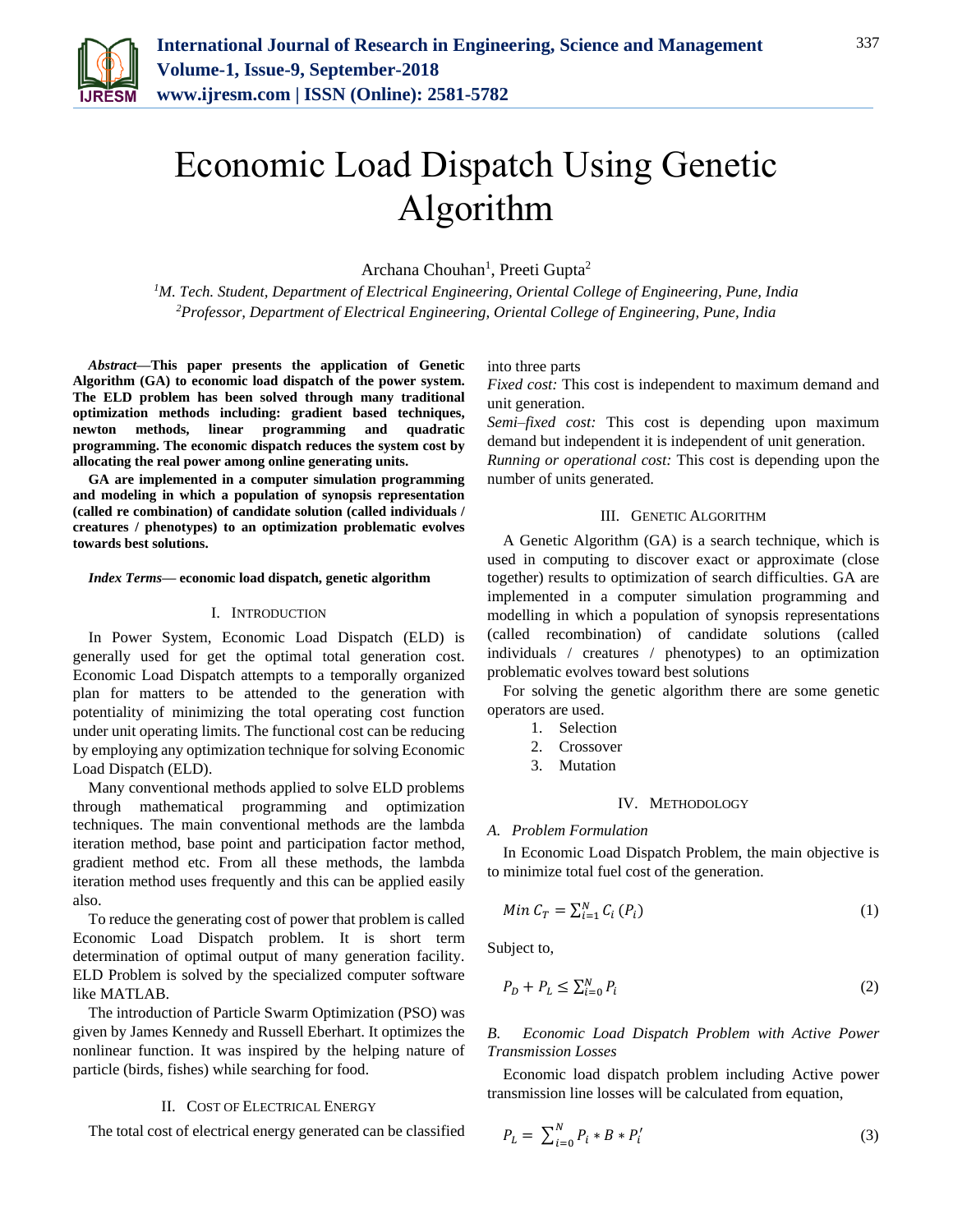



The cost function of any generation unit is represented by  $C_i$ 

$$
C_i = a_i P_i^2 + b_i P_i + c_i \tag{4}
$$

The cost function of 6 generation units in \$/hr is given below.

 $C1 = 0.15240 * P12 + 38.53973 * P1 + 756.79886$  $C2 = 0.10587 * P22 + 46.15916 * P2 + 451.32513$  $C3 = 0.02803 * P32 + 40.39655 * P3 + 1049.9977$  $C4 = 0.03546 * P42 + 38.30553 * P4 + 1243.5311$  $C5 = 0.02111 * P52 + 36.32782 * P5 + 1658.5596$  $C6 = 0.01799 * P62 + 38.27041 * P6 + 1356.6592$ 

The unit operating inequality constraints are:

 $10$  MW  $\leq$  P1  $\leq$  125 MW  $10$  MW  $\leq$  P2  $\leq$  125 MW 35 MW ≤ P3 ≤ 125 MW 35 MW ≤ P4 ≤ 125 MW 130 MW ≤ P5 ≤ 125 MW  $125$  MW  $\leq$  P6  $\leq$  125 MW

For Active Power Transmission losses, B – Coefficient matrix are:

| $B = 1 * exp(-5) *$ |
|---------------------|
|---------------------|

|  |  | $[14 \t1.7 \t1.5 \t1.9 \t2.6 \t2.2$ |  |
|--|--|-------------------------------------|--|
|  |  | $1.76$ $1.3$ $1.6$ $1.5$ 2          |  |
|  |  | 1.5 1.3 6.5 1.7 2.4 1.9             |  |
|  |  | 1.9 6 1.7 7.1 3 2.5                 |  |
|  |  | 2.6 1.5 2.4 3.0 6.9 3.2             |  |
|  |  | 2.2 2 1.9 2.5 3.2 8.5]              |  |
|  |  |                                     |  |

Proposed method for solving Economic Load Dispatch Problem are follows different steps, which is represent in flow chart of Genetic Algorithm.

Step 1 - Define the objective function

Step 2 - Initialize the value of inequality constraints and genetic operators

Step 3 - Calculate transmission losses and Update value of Power demand

Step 4 - Calculate the fuel cost of each generating unit

Step 5 - Choose the selection method

Step 6 - Crossover

Step 10 - Get best solution

Step 7 - Mutation

Step 8 - Update worst cost for selection of minimum cost

Step 9 - Truncation for getting only minimum cost

# V. RESULT

The Table-, shows the cost coefficients and maximum and minimum generation limits of given generating units in IEEE-30 Bus Test System and Table-2, represents the active power transmission losses coefficients of given test system.





Fig. 3. Binary coded Genetic Algorithm with Roulette wheel selection method (Population Size100)

The Table- 3 is shows the convergence results of different variants and different selection methods for comparison of results.